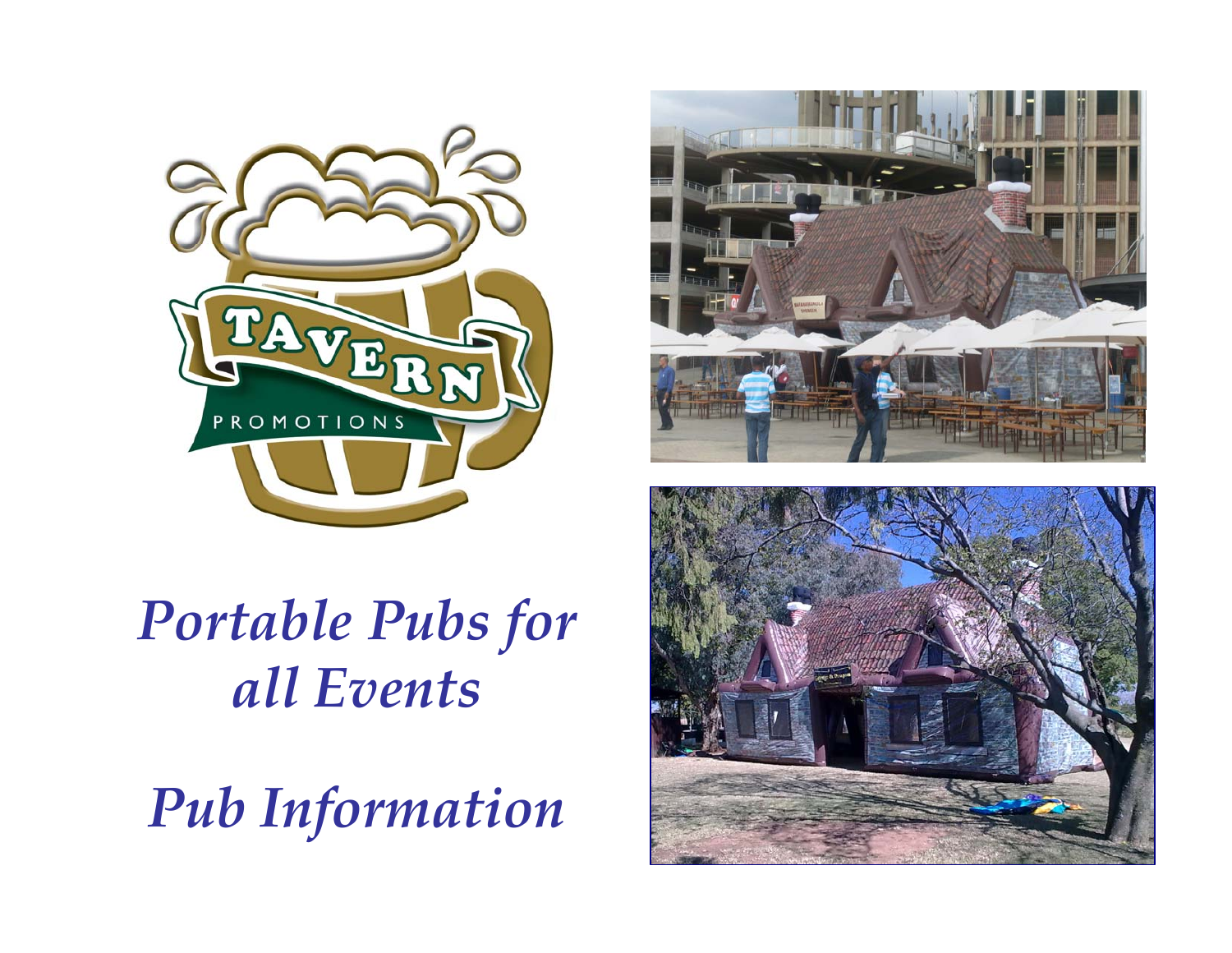### *Firkin Pub*

**Pub Facts**

#### **Size**

- $\bullet$ **External Size <sup>=</sup> <sup>26</sup> square meters**
- $\bullet$ **Length – 5.3m <sup>x</sup> width – 4.9m <sup>x</sup> height ‐ 5m**
- $\bullet$ **Internal size <sup>=</sup> 13 square meters**

#### **Seating**

- • **Inside: limited to 5x cocktail seating <sup>3</sup> guests each <sup>+</sup> 1.2m bar counter with canopy and internal lighting**
- $\bullet$ **Outside: Unlimited seating in <sup>a</sup> beer garden**

**Total number of guests seated will depend on the seating style**

**PHOTOGRAPHSTOP – Zebula Country Estate Golf Course BOTTOM – Corporate Pub Evening**



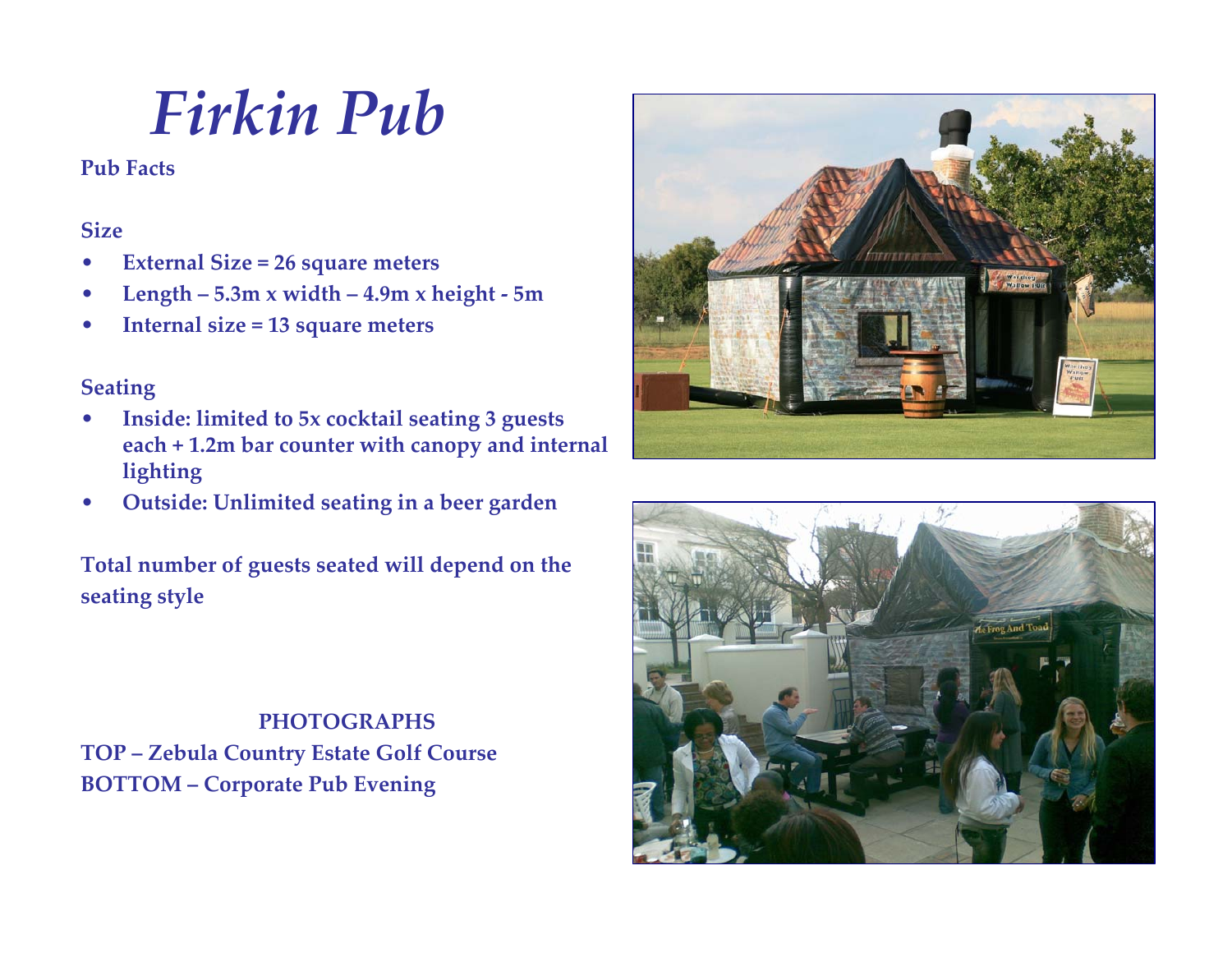## *Kilderkin Pub*

#### **Pub Facts**

#### **Size**

- $\bullet$ **External Size <sup>=</sup> <sup>38</sup> square meters**
- $\bullet$  $Length - 6.3m \times width = 6m \times height = 6m$
- $\bullet$ **Internal size <sup>=</sup> <sup>22</sup> square meters**

#### **Seating**

- $\bullet$  **Inside: limited to 6x cocktail seating <sup>3</sup> guests each <sup>+</sup> 1.2m bar counter with canpoy and internal lighting**
- •**Outside: Unlimited seating in <sup>a</sup> beer garden**

**Total number of guests seated depend on the seating style**

#### **PHOTOGRAPHS**

**TOP: Private 30th Birthday Party BOTTOM: Private 60th Birthday Party**



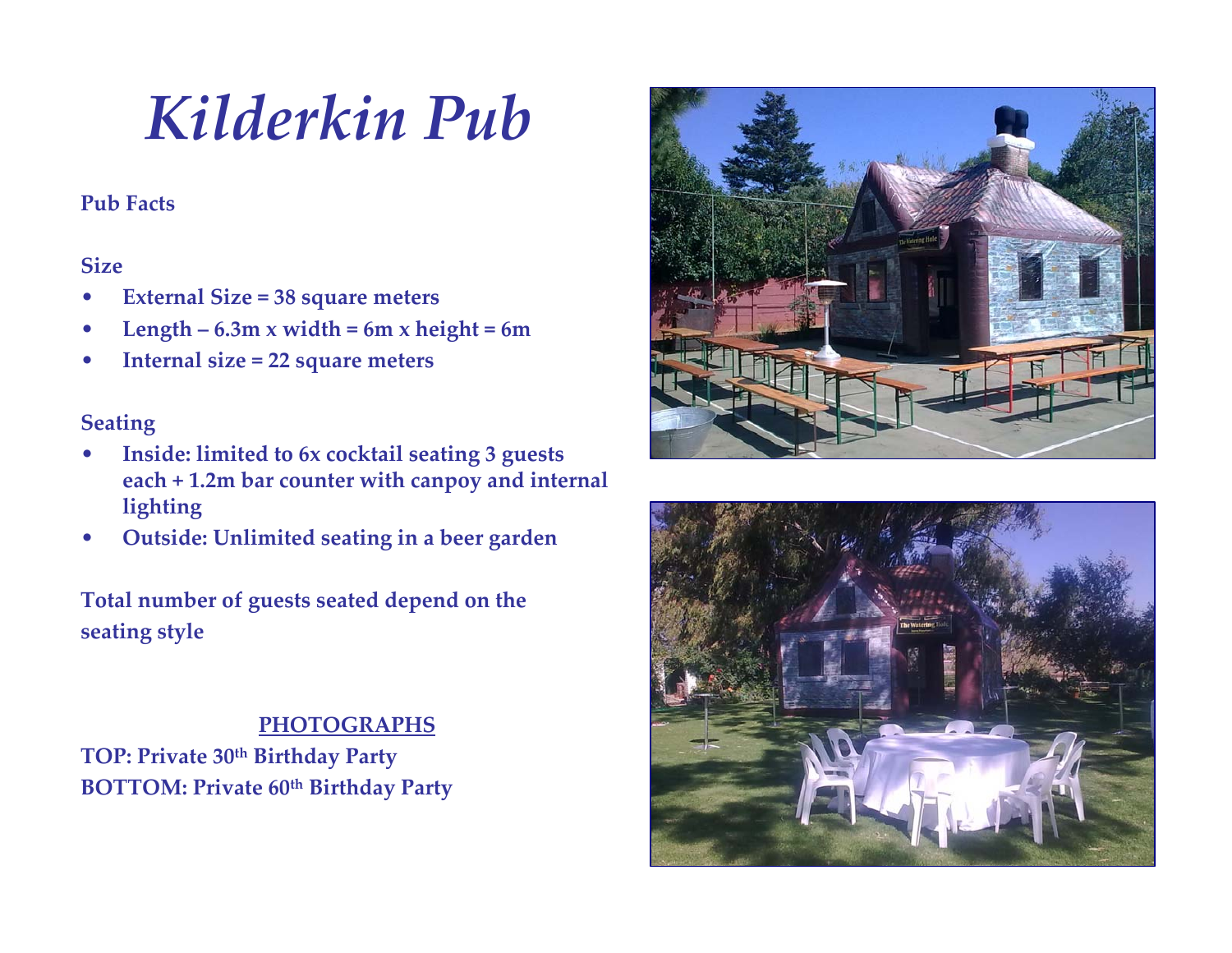### *Barrel Pub*

#### **Pub Facts**

#### **Size**

- $\bullet$ **External Size <sup>=</sup> <sup>52</sup> square meters**
- $\bullet$  $Length - 8m \times width = 6.5m \times height = 7.5m$
- $\bullet$ **Internal size <sup>=</sup> 31 square meters**

#### **Seating**

- $\bullet$  **Inside: +/‐ <sup>24</sup> guests at <sup>3</sup> <sup>x</sup> <sup>8</sup> seater beerfest tables <sup>+</sup> 1.5m bar counter**
- $\bullet$ **Outside: Unlimited seating in <sup>a</sup> beer garden**

**Total number of guests seated will depend on the seating style**

#### **PHOTOGRAPHS**

**TOP: Coca‐Cola Dome – World Holiday and Travel fair BOTTOM: Private Party Panorama Air Strip**